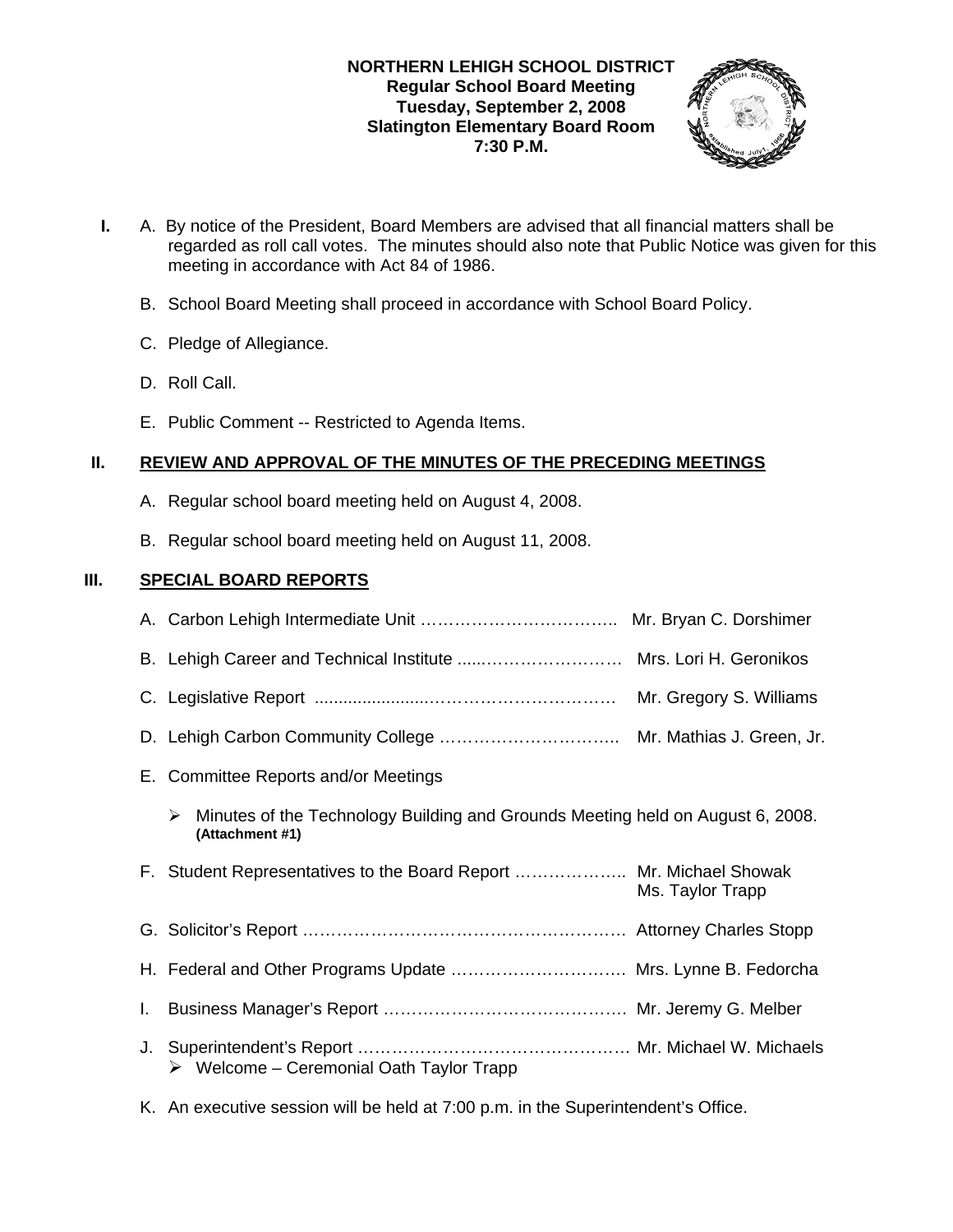### **IV. PERSONNEL**

- A. Appointments
	- 1. Instructional

| a. Jeremy Battista<br>Assignment: | <b>Temporary Professional Employee</b><br>8 <sup>th</sup> Grade Earth & Space Science, replacing Kristin<br>Skinker who resigned |
|-----------------------------------|----------------------------------------------------------------------------------------------------------------------------------|
| Salary:                           | \$40,500 (Step 1 Bachelors on the 2008-2009 CBA<br>Salary Schedule)                                                              |
| <b>Effective Date</b>             | August 20, 2008                                                                                                                  |
| b. Stephen Shuey                  | <b>Temporary Professional Employee</b>                                                                                           |
| Assignment:                       | Half-Time High School Art Teacher, replacing Roxanne<br>Sagala who resigned                                                      |
| Salary:                           | \$20,250 (Step 1 Bachelors on the 2008-2009 CBA<br>Salary Schedule)                                                              |
| <b>Effective Date</b>             | August 26, 2008                                                                                                                  |

#### B. Resignation

- 1. Accept the resignation of Abby Bloss from her position of High School Math Teacher effective October 10, 2008 or as soon as a replacement can be found. Ms. Bloss has accepted a position with another school district.
- 2. Accept the resignation of Roxanne Sagala from her position as Half-Time High School Art Teacher effective October 4, 2008 or as soon as a replacement can be found.
- 3. Accept the resignation of Tina Williams from her position as Special Education Aide at Peters Elementary, effective immediately.

### C. Co-Curricular Appointments 2008-2009

| Mark Hoffman            | MS Spring Intramurals - Weightlifting        | \$774.09 |          |
|-------------------------|----------------------------------------------|----------|----------|
| <b>Christine Leslie</b> | Junior Class Advisor                         |          | \$606.83 |
| Sue Bowser              | National Junior Honor Society-Shared Stipend |          | \$199.04 |
| <b>Rick Eckhart</b>     | National Junior Honor Society-Shared Stipend |          | \$199.04 |
| <b>Sharon Hunsicker</b> | Freshman Class Advisor                       | SS.      | 600.82   |
| <b>Tammy Fristick</b>   | Freshman Class Advisor                       |          | \$600.82 |

#### D. Salary Adjustments

 Acknowledge the following teachers who have completed the requirements per the Collective Bargaining Agreement that would entitle them to a salary increase for the 2008-2009 school year:

| <b>Christopher Barnes</b> |              |
|---------------------------|--------------|
| From:                     | Step $2B+24$ |
| To:                       | Step 2M      |
|                           |              |

| <b>Scott Gerould</b> |              |
|----------------------|--------------|
| From:                | Step 5B      |
| To:                  | Step $5B+24$ |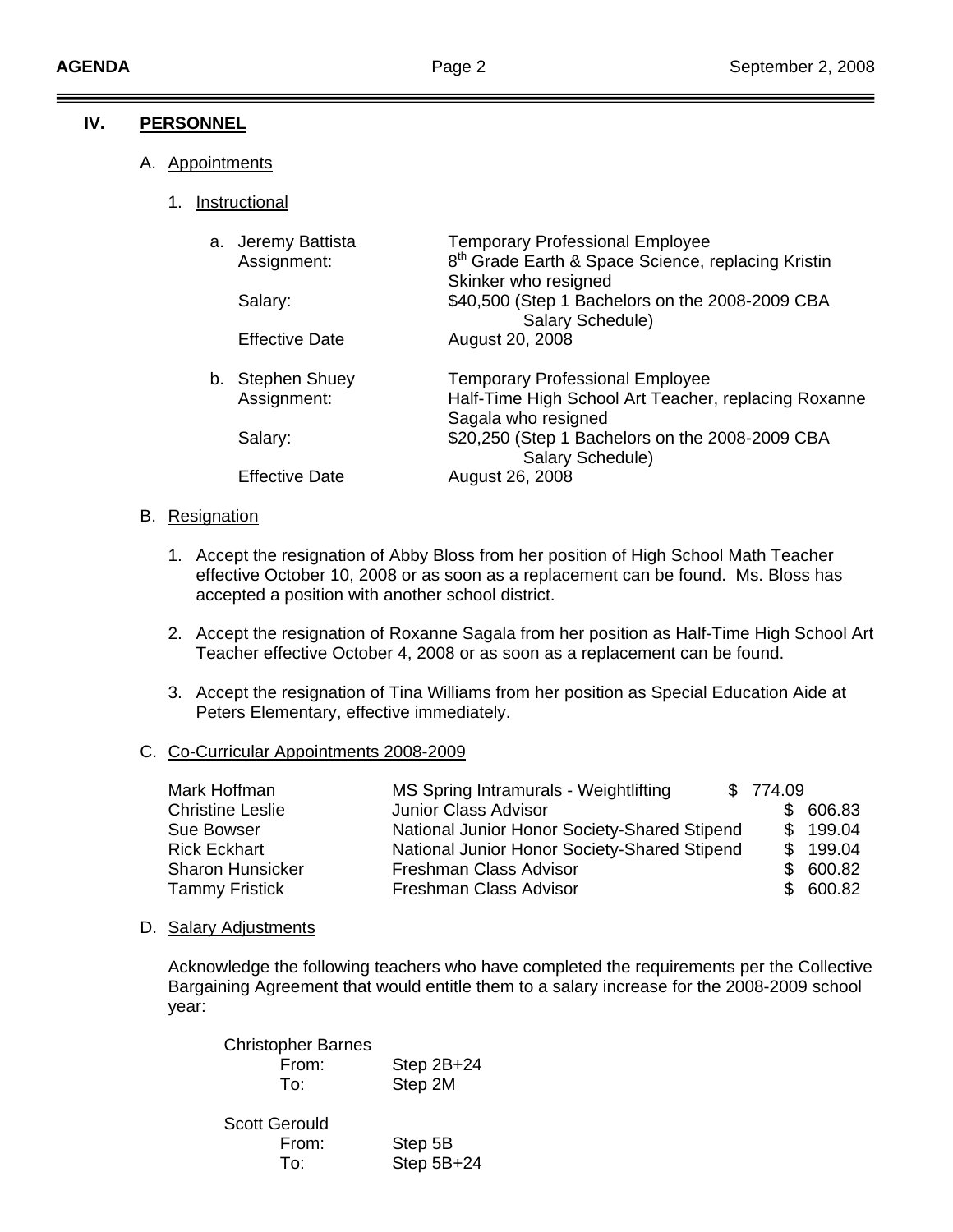Amanda Beer From: Step 5B To: Step 5B+24

E. Salary Increase

 As per the agreement with the Food Service Director, approve a salary increase for Diane Ruff, of 3.25% or \$1,393.00 effective July 1, 2008.

#### F. Unpaid Leave of Absence

- 1. Approve the request of Alice Lieberman, Secondary ESL Teacher, to take a one day unpaid leave on October 17, 2008. Mrs. Lieberman will be using her 4 accumulated personal days on October 12-16, 2008 and is requesting to use the one day unpaid leave in conjunction with these days on October 17, 2008. Mrs. Lieberman's husband planned a surprise 35<sup>th</sup> wedding anniversary cruise from them to take from NYC to Canada during this week. Her request will not be considered a precedent for future requests per correspondence received from the Northern Lehigh Education Association.
- 2. Approve the request of Stephanie Beers, Peters Elementary Cook, to take a one week unpaid leave of absence from September  $8 - 12$ , 2008. She will be taking a family vacation.
- 3. Approve the request of Susan DeFrain, Peters Elementary Cook, to extend her unpaid medical leave for the beginning of the 2008-2009 school year. Mrs. DeFrain was granted an unpaid medical leave in April and has not been released from her doctor to return to work. Mrs. DeFrain will be returning to her current position upon release from her doctor.

#### G. Game Workers – 2008-2009

 Approve the following list of people as Game Workers for the 2008-2009 school year. Game Workers consist of ticket sellers and takers, game announcers, scoreboard operators, timers, field judges, scorekeepers. Rate of pay is consistent with the rates approved on the 2008- 2009 Supplementary Personnel Salary Schedule.

Michael Anderson Dan Blazosky\* Frank Carazo Eric DeAntonis John DeFrain Scott DeLong Rhonda Frantz **Deb Frohnheiser** Marshelle George Shawn Green Scott Gerould Chad Henritzy Barry Herman\* Bobby Herzog Steve Hluschak Mike Hoffman\* Dick Jones Greg King Mark Lavine **Mike Lehtonen** Andrew Lynn<sup>\*</sup> Steve Martinez Larry Meixsell **Mike Mengel** Thomas Mertus **Sherri Molitoris** Jim Nonnemaker Kathy Nowlin Dave Oertner **Rich Oertner** Erv Prutzman Michelle Raber Dennis Rehrig Nancy Rehrig Nancy Rehrig Dylan Sapir **Paul Seiler**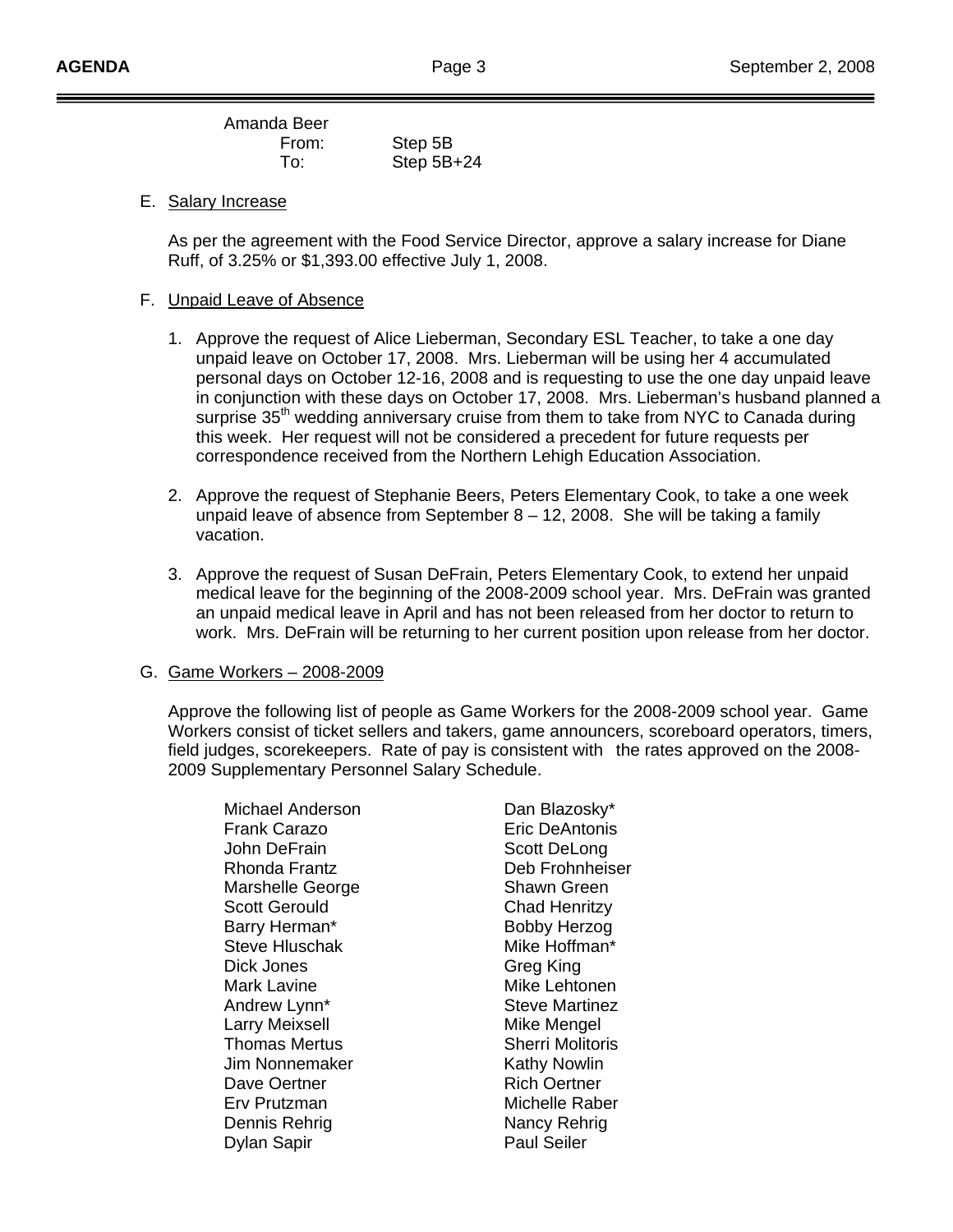| <del>qqunc iadoa</del>                      | <del>DICK Shell</del> |
|---------------------------------------------|-----------------------|
| Earl Snyder                                 | <b>Toni Snyder</b>    |
| Joe Tout                                    | Ryan VanNorman*       |
| Dawn Wehr                                   | Jim Yadush            |
| *Pending completion of personnel file items |                       |

#### H. Substitute

1. Instructional

 Approve the following substitute teachers for the 2008-2009 school year at the 2008-2009 substitute teacher rates as approved on the Supplementary Personnel Salary Schedule:

Jenna Rau\* – Elementary Kelly Allabach\* - Elementary Amanda Frey - Elementary John Kupcha – CLIU Guest Teacher Nancy Ord – CLIU Guest Teacher Patricia Passick – CLIU Guest Teacher Dennis Pearson – CLIU Guest Teacher Richard Rupnik – CLIU Guest Teacher Pamela Swartz – CLIU Guest Teacher Ann Zulio – CLIU Guest Teacher **\*Pending Verification of Clearances**

- 2. Non-Instructional
	- a. Approve the following individual as a substitute cafeteria worker for the 2008-2009 school year at the 2008-2009 substitute rate as approved on the Supplementary Personnel Salary Schedule:

Sarah Unger

b. Approve the following individual as a substitute aide for the 2008-2009 school year at the 2008-2009 substitute rate as approved on the Supplementary Personnel Salary Schedule:

 Ann Marie Martin – Nurse Tina Williams

### **V. CONFERENCES**

- A. Don Allen 2008 PAESSP Conference October 19 21, 2008 Sheraton Station Square Hotel, Pittsburgh, PA – Registration: \$275.00, Lodging: \$384.00, Travel: \$298.96, Meals: \$90.00 – Total Approximate Cost: \$1,047.96 – Funding: High School Conference Budget **(Attachment #2)**
- B. Greg Derr Facilities Management Conference October 1 & 2, 2008 Holiday Inn Harrisburg, PA – Registration: \$240.00, Travel: \$86.58, Meals: \$50.00, Lodging: \$120.00 – Total Approximate Cost: \$496.58 – Funding: Buildings and Grounds Budget **(Attachment #3)**
- C. Jill Chamberlain 2008-09 Region 2 PA Inspired Leadership LEAD Program September 17 & 18, 2008 and November 12 & 13, 2008 at Berks County Intermediate Unit #14 and January 27 & 28, 2009 and March 12, 2009 at Carbon Lehigh Intermediate Unit #21 – Travel: \$53.00 per day to Berks County IU and \$12.00 per day to Carbon Lehigh IU – Total Approximate Cost: \$248.00 – Funding: Middle School Principals Budget **(Attachment #4)**

# **VI. POLICY**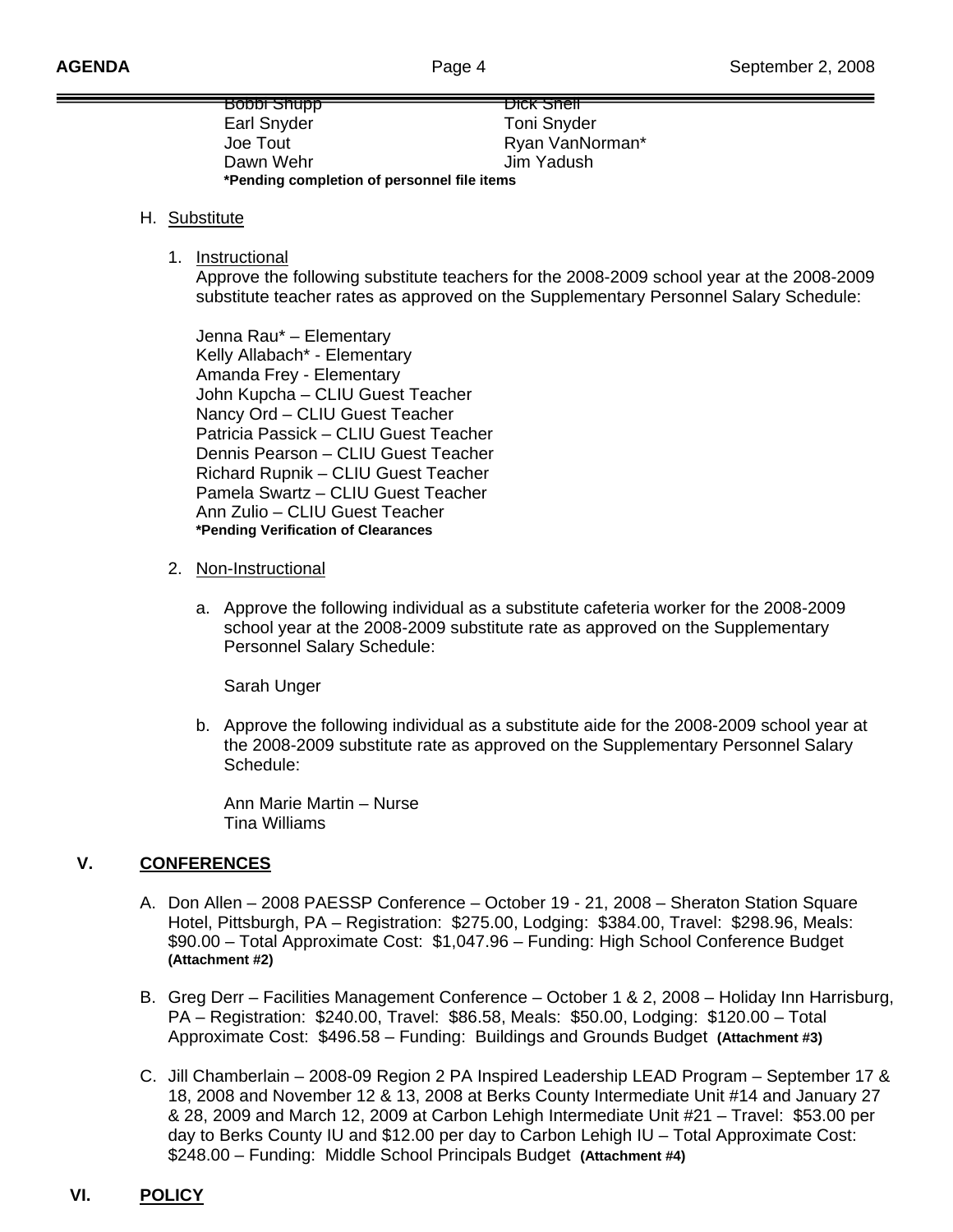#### A. Board Policy – Second Reading

1. Approve school board policy #006.1 – Local Board Procedures – Use of Teleconferencing, as amended after second reading. **(Attachment #5)**

#### B. National Incident Management System

 Approve the following resolution to adopt the National Incident Management System that was adopted by the CLIU Board of Directors on June 16, 2008.

 **RESOLVED:** It is recommended that the Northern Lehigh School District Board of Directors approve the National Incident Management System and will utilize the Incident Command System to manage emergency preparedness incidents as was adopted by the CLIU Board of Directors on June 16, 2008.

### C. Homebound Instruction

It is recommended that the Board of Education grant homebound instruction for an  $8<sup>th</sup>$  grade student, Student No. 1390034, for five hours per week, effective September 2, 2008 and continuing until approximately September 30, 2008.

### **VII. CURRICULUM AND INSTRUCTION**

#### A. Induction Program

 Approve the following teacher as a helping teacher in the Northern Lehigh School District Induction Program for the 2008-2009 school year:

| <b>Helping Teacher</b> | Inductee             | Stipend  |
|------------------------|----------------------|----------|
| <b>Brian Schell</b>    | Jeremy Battista      | \$750.00 |
| MaryAnn Mattiola       | <b>Stephen Shuey</b> | \$750.00 |

### **VIII. OLD BUSINESS**

### **IX. NEW BUSINESS**

- A. Approve to authorize the superintendent to execute a letter of agreement for the 2008-2009 academic year with the Lehigh Valley Drug & Alcohol Intake Unit. The Student Assistance Teams in our school district will use these services. **(Attachment #6)**
- B. Approve changes to the Northern Lehigh School Distinct Emergency Operations Plan as presented. (Separate Attachment to Agenda For Board Members Only) **(Attachment #7)**
- C. Approve to designate and authorize the following administrators to sign summary offense notices for district students for the 2008-2009 school year:

 Mrs. Karen Nicholas – Peters Elementary School Principal Dr. Linda Marcincin – Slatington Elementary School Principal Mrs. Jill Chamberlain – Middle School Principal Mrs. Aileen Yadush – High School Principal Mr. Donald Allen – High School Assistant Principal

## **X. FINANCIAL**